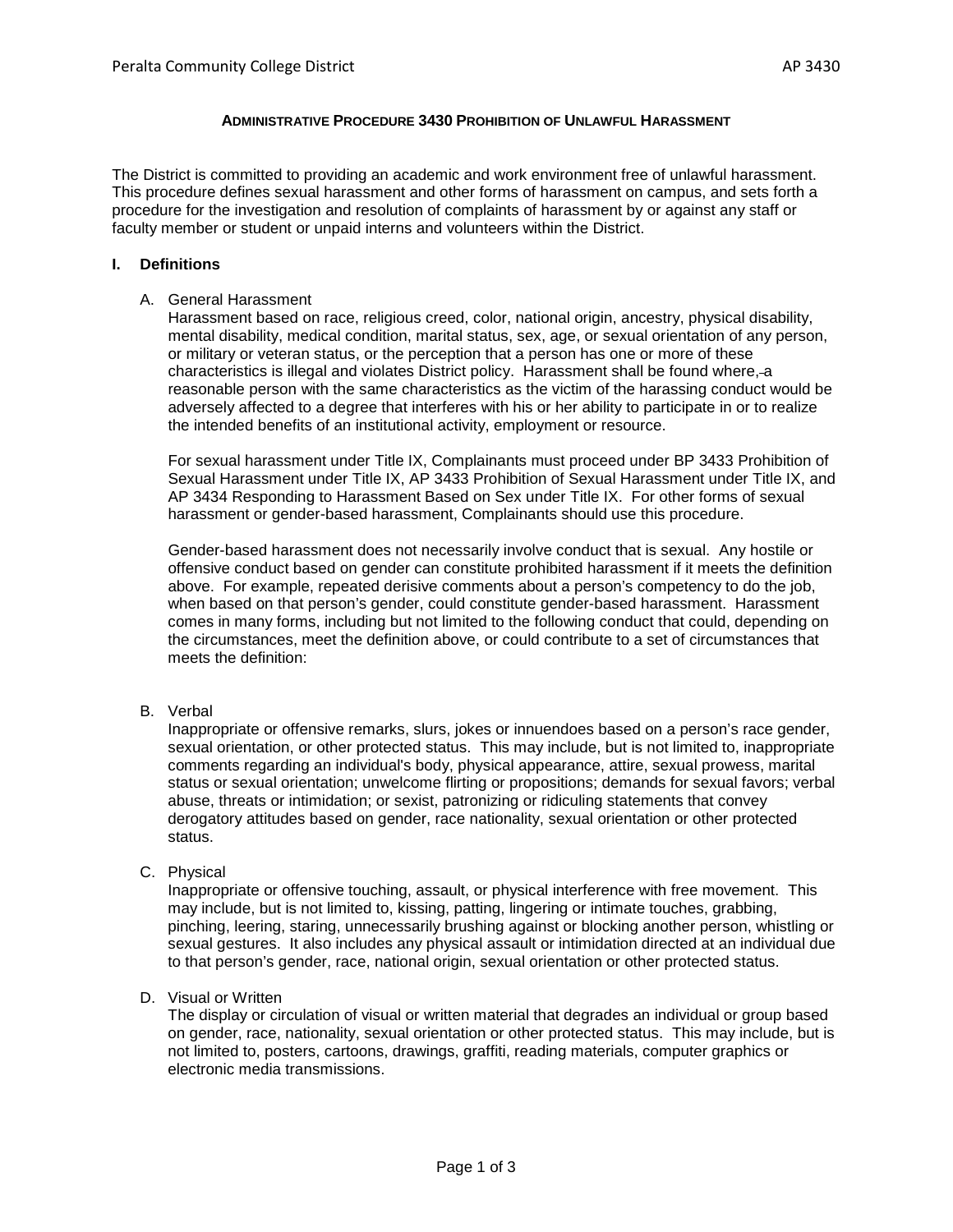### E. Environmental

A hostile academic or work environment may exist where it is permeated by sexual innuendo; insults or abusive comments directed at an individual or group based on gender, race, nationality, sexual orientation or other protected status; or gratuitous comments regarding gender, race, sexual orientation, or other protected status that are not relevant to the subject matter of the class or activities on the job. A hostile environment can arise from an unwarranted focus on sexual topics or sexually suggestive statements in the classroom or work environment. It can also be created by an unwarranted focus on, or stereotyping of, particular racial or ethnic groups, sexual orientations, genders or other protected statuses. An environment may also be hostile toward anyone who merely witnesses unlawful harassment in his/her/their immediate surroundings, although the conduct is directed at others. The determination of whether an environment is hostile is based on the totality of the circumstances, including such factors as the frequency of the conduct, the severity of the conduct, whether the conduct is humiliating or physically threatening, and whether the conduct unreasonably interferes with an individual's learning or work.

## F. Sexual Harassment

In addition to the above, sexual harassment consists of unwelcome sexual advances, requests for sexual favors, and other verbal, visual, or physical conduct of a sexual nature made by someone from, or in, the work or educational setting when:

- 1. submission to the conduct is explicitly or implicitly made a term or condition of an individual's employment, academic status, progress, internship, or volunteer activity;
- 2. submission to, or rejection of, the conduct by the individual is used as a basis of employment or academic decisions affecting the individual;
- 3. the conduct has the purpose or effect of having a negative impact upon the individual's work or academic performance, or of creating an intimidating, hostile or offensive work or educational environment (as more fully described below); or
- 4. submission to, or rejection of, the conduct by the individual is used as the basis for any decision affecting the individual regarding benefits and services, honors, programs, or activities available at or through the community college.
- 5. This definition encompasses two kinds of sexual harassment:
	- a. **"Quid pro quo "**sexual harassment occurs when a person in a position of authority makes educational or employment benefits conditional upon an individual's willingness to engage in or tolerate unwanted sexual conduct.
	- b. **"Hostile environment "**sexual harassment occurs when unwelcome conduct based on a person's gender alters the conditions of an individual's learning or work environment, unreasonably interfere with an individual's academic or work performance, or create an intimidating, hostile, or abusive learning or work environment. The victim must subjectively perceive the environment as hostile, and the harassment must be such that a reasonable person of the same gender would perceive the environment as hostile. A single isolated incident of sexual harassment may be sufficient to create a hostile environment if it unreasonably interfered with the person's academic or work performance or created an intimidating, hostile, or offensive learning or working environment.

Sexually harassing conduct can occur between people of the same or different genders. The standard for determining whether conduct constitutes sexual harassment is whether a reasonable person of the same gender as the victim would perceive the conduct as harassment based on sex.